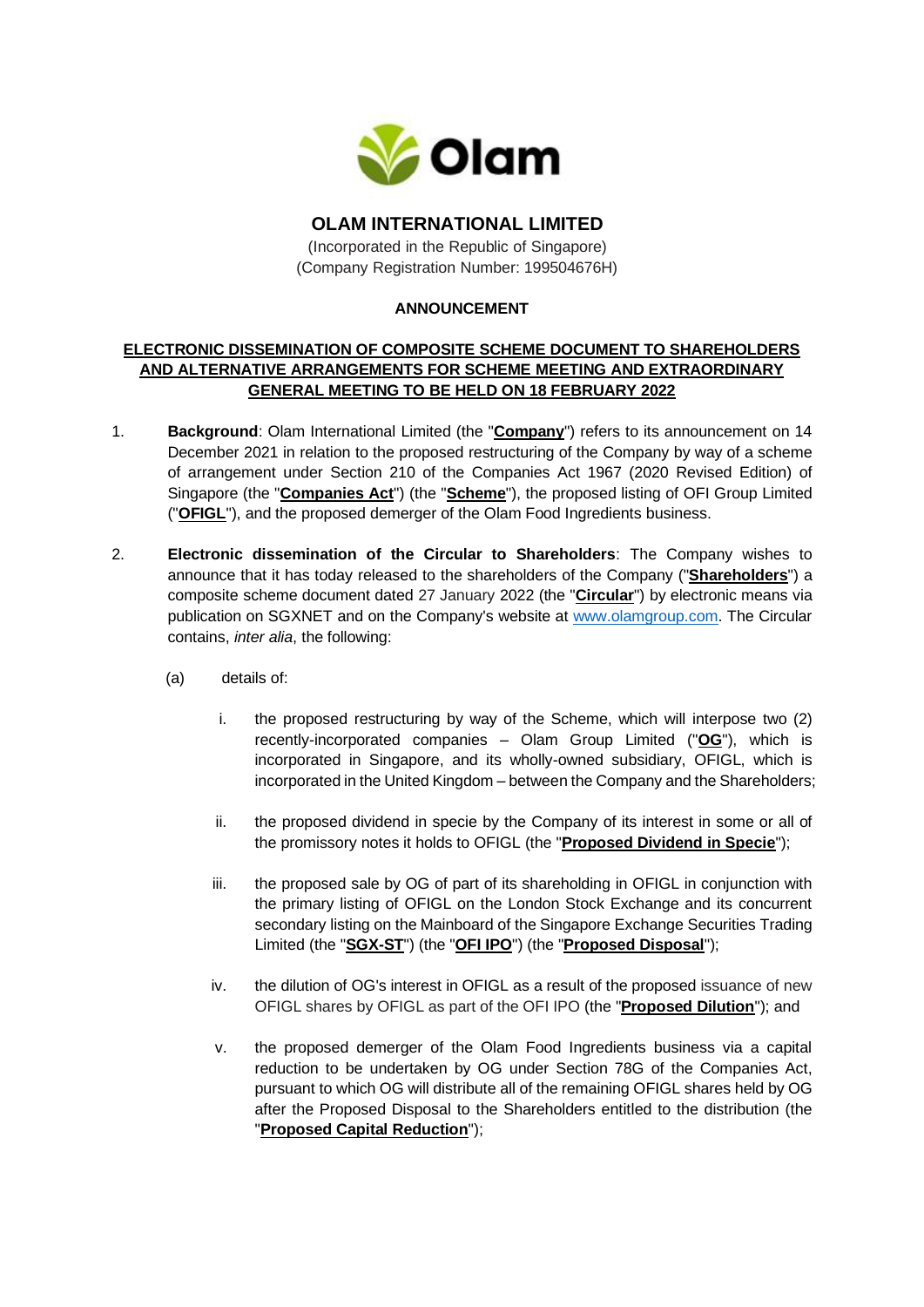- (b) the notice dated 27 January 2022 (the "**Notice of Scheme Meeting**") of the Scheme meeting (the "**Scheme Meeting**") to be convened by electronic means for the purpose of seeking Shareholders' approval for the Scheme, and the accompanying proxy form for the Scheme Meeting (the "**Scheme Meeting Proxy Form**"); and
- (c) the notice dated 27 January 2022 (the "**Notice of EGM**") of the extraordinary general meeting of the Company (the "**EGM**") to be convened by electronic means for the purpose of seeking Shareholders' approval for the Proposed Dividend in Specie, the Proposed Disposal, the Proposed Dilution and the Proposed Capital Reduction of OG, and the accompanying proxy form for the EGM (the "**EGM Proxy Form**", together with the Scheme Meeting Proxy Form, the "**Proxy Forms**").

You may scan the QR Code below for direct access to the Company's website via any smart device.



No printed copies of this letter, the Circular (including the Notice of Scheme Meeting, Notice of EGM and the Proxy Forms) will be despatched to Shareholders.

Please note that all references to dates and times in this Announcement are to Singapore dates and times.

- 3. **Date, Time and Conduct of the Scheme Meeting and EGM**: The Scheme Meeting will be convened and held by way of electronic means on **18 February 2022 at 3.00 p.m.**. The EGM will be convened and held by way of electronic means on **18 February 2022 at 3.30 p.m.** or as soon thereafter following the conclusion of the Scheme Meeting. Shareholders who wish to attend the Scheme Meeting and the EGM should register online by **15 February 2022 at 3.30 p.m.**.
- 4. **Virtual Information Session**: A Virtual Information Session will be held by the Company in conjunction with the Securities Investors Association (Singapore) on **9 February 2022 at 7.00 p.m.**. Shareholders who wish to attend the Virtual Information Session should register online by **7 February 2022 at 7.00 p.m.**. More information of the Virtual Information Session will be announced by the Company on SGXNET and on the Company's website at [www.olamgroup.com.](http://www.olamgroup.com/)
- 5. **Alternative Arrangements**: Shareholders will not be able to attend the Scheme Meeting and the EGM (the "**Meetings**") in person, in line with the COVID-19 (Temporary Measures) Act 2020 and the COVID-19 (Temporary Measures) (Alternative Arrangements for Meetings for Companies, Variable Capital Companies, Business Trusts, Unit Trusts and Debenture Holders) Order 2020, and the joint statement by the Accounting and Corporate Regulatory Authority of Singapore, Monetary Authority of Singapore and Singapore Exchange Regulation ("**SGX RegCo**") released on 1 October 2020 entitled "Guidance on the Conduct of General Meetings Amid Evolving COVID-19 Situation". Alternative arrangements have been made, relating to (a) attendance at the Meetings via electronic means (including arrangements by which the Meetings can be electronically accessed via live audio-visual webcast or live audio-only stream),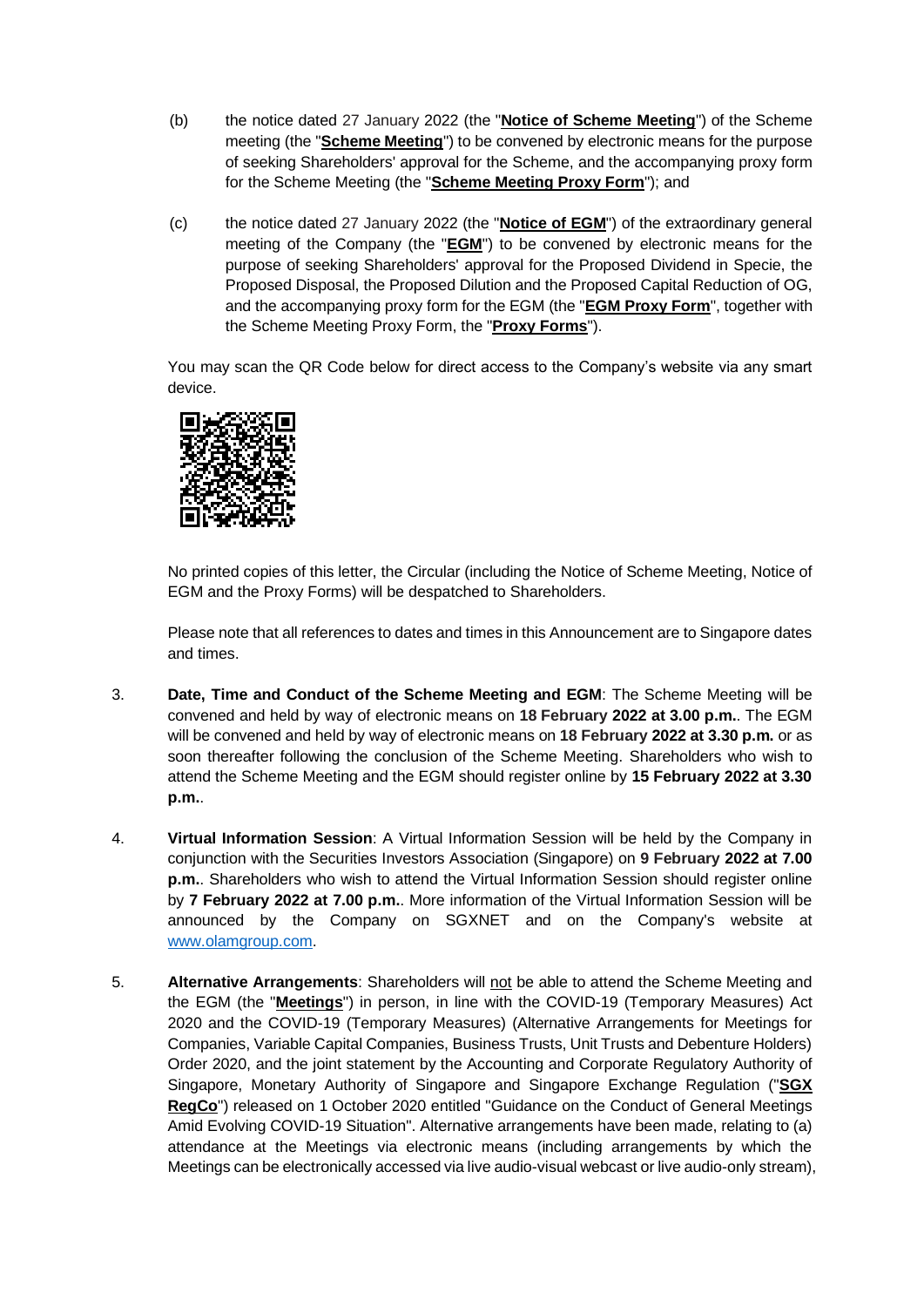(b) submission of questions in advance by the deadline specified and/or live at the Meetings, (c) addressing of substantial and relevant questions prior to the Meetings in line with the SGX RegCo Regulator's Column dated 16 December 2021 entitled "What SGX RegCo expects on the conduct of general meetings amid the ongoing COVID-19 situation", and (d) voting by appointing the Chairman of the Meetings as proxy at the Meetings. Details of the alternative arrangements, including the steps for registering to attend the Meetings via electronic means, submission of questions, and voting at the Meetings by appointing the Chairman of the Meetings as proxy, can be found in the Circular and in the **Appendix** to this Announcement.

- 6. **Persons who hold shares through Relevant Intermediaries**: Investors holding shares in the Company ("**Shares**") through relevant intermediaries (as defined in Section 181 of the Companies Act) or depository agents (as defined in Section in Section 81SF of the Securities and Futures Act 2001 (2020 Revised Edition) of Singapore (together, "**Relevant Intermediaries**") including through the Central Provident Fund ("**CPF**") or Supplementary Retirement Scheme ("**SRS**") (collectively, "**Investors**") who wish to follow the proceedings of the EGM through the "live" webcast comprising both video (audio-visual) and audio-only feeds, and submit questions relating to the business of the Meetings, should follow the steps for preregistration and submission of questions set out in the Appendix. **However, CPF/SRS investors who wish to vote should approach their respective CPF agent banks/SRS operators by 5.00 p.m. on 8 February 2022 to submit their voting instructions.**
- 7. **Key Dates / Deadlines**: In summary, the key dates/deadlines which Shareholders should take note of are set out in the table below:

| <b>Key Dates and Times</b> | <b>Actions</b>                                                     |
|----------------------------|--------------------------------------------------------------------|
|                            |                                                                    |
| 8 February 2022 at         | Deadline for CPF/SRS investors who wish to submit their voting     |
| 5.00 p.m.                  | instructions to their CPF agent banks/SRS operators                |
|                            |                                                                    |
|                            |                                                                    |
| 9 February 2022 at         | Deadline for Shareholders to submit questions relating to the      |
| 3.30 p.m.                  | business of the Meetings                                           |
|                            |                                                                    |
|                            |                                                                    |
| 9 February 2022 at         | Virtual Information Session held by the Company in conjunction     |
| 7.00 p.m.                  | with the Securities Investors Association (Singapore)              |
|                            |                                                                    |
| 15 February 2022 at        | Deadline for Shareholders to lodge the Scheme Meeting Proxy        |
| 3.00 p.m.                  | Form                                                               |
|                            |                                                                    |
| 15 February 2022 at        | Deadline for Shareholders to:                                      |
| 3.30 p.m.                  |                                                                    |
|                            | pre-register at http://smartagm.sg/OlamEGMScheme for<br>(a)        |
|                            | the "live" webcast of the Meetings proceedings; and                |
|                            |                                                                    |
|                            | (b)<br>lodge the EGM Proxy Form                                    |
|                            |                                                                    |
| 17 February 2022 at        | Authenticated Shareholders who pre-registered for the "live"       |
| 3.00 p.m.                  | webcast to receive a confirmation email containing instructions on |
|                            | how to join the "live" webcast of the Meetings proceedings,        |
|                            | including user ID and password details (the "Confirmation          |
|                            | Email").                                                           |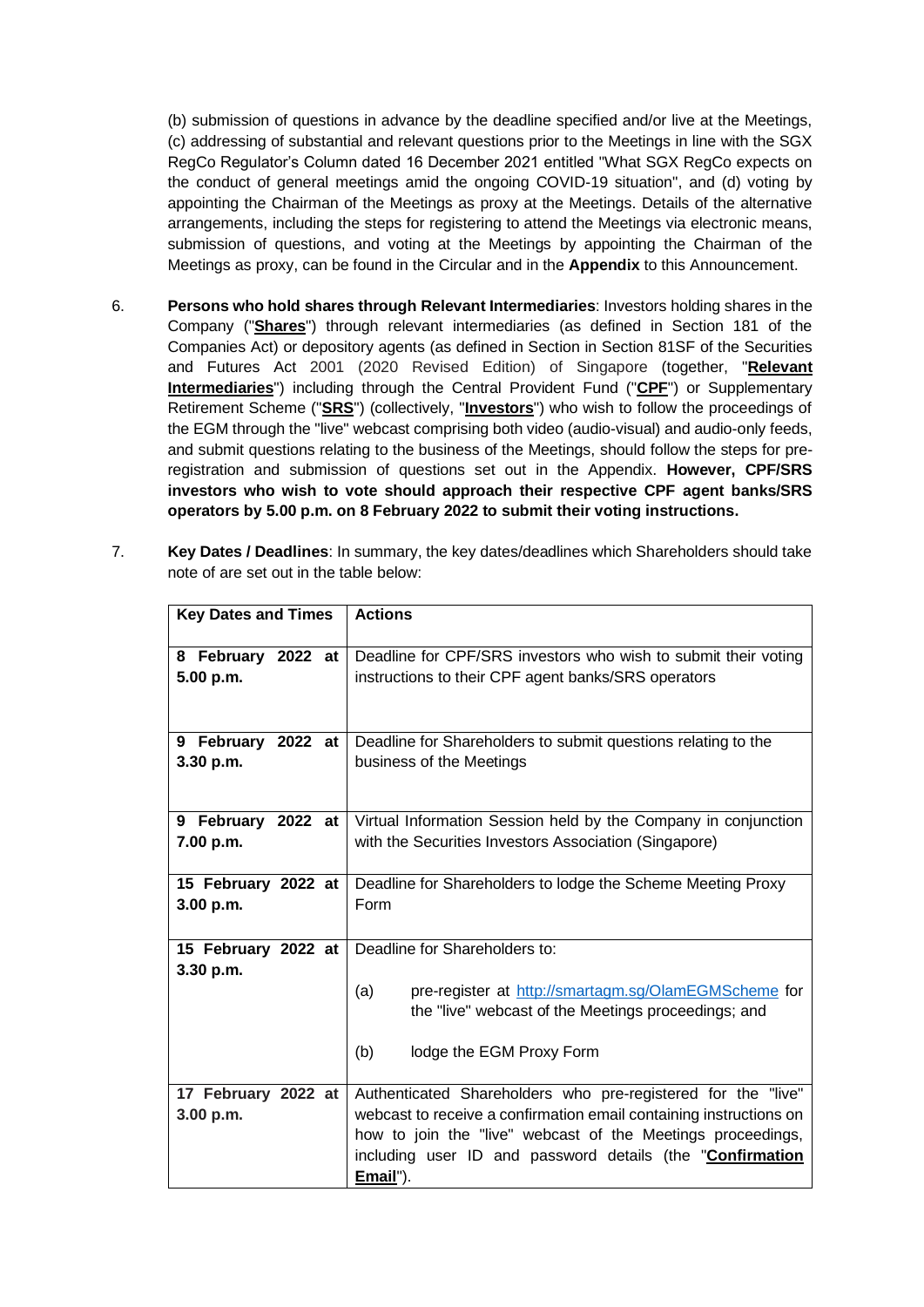|                                                                                                                                            | Shareholders who do not receive the Confirmation Email by 3.00<br>p.m. on 17 February 2022, but have pre-registered for the Scheme<br>Meeting or EGM by the registration deadline of 3.30 p.m. on 15<br>February 2022, should contact the share registrar of the<br>Company, Boardroom Corporate & Advisory Services Pte Ltd (the<br>"Share Registrar"), at +65 6536 5355 (Mondays to Fridays,<br>excluding public holidays, from 9.00 a.m. to 5.00 p.m.) or email to<br>OlamSM&EGM2022@boardroomlimited.com immediately. |
|--------------------------------------------------------------------------------------------------------------------------------------------|---------------------------------------------------------------------------------------------------------------------------------------------------------------------------------------------------------------------------------------------------------------------------------------------------------------------------------------------------------------------------------------------------------------------------------------------------------------------------------------------------------------------------|
| 18 February 2022 at<br>3.00 p.m. (for the                                                                                                  | Scheme Meeting and EGM                                                                                                                                                                                                                                                                                                                                                                                                                                                                                                    |
| Scheme Meeting) and<br>$3.30$ p.m. (or as soon<br>thereafter following<br>the conclusion of the<br><b>Scheme Meeting) (for</b><br>the EGM) | Click on the link in the Confirmation Email and enter the user ID<br>and password to access the "live" webcast of the Meetings<br>proceedings                                                                                                                                                                                                                                                                                                                                                                             |

8. **Important**: Shareholders should note that the manner of conduct of the Meetings may be subject to further changes at short notice. Shareholders are advised to check SGXNET or the Company's website at [www.olamgroup.com](http://www.olamgroup.com/) regularly for updates.

## **BY ORDER OF THE BOARD**

Michelle Tanya Kwek Company Secretary

Singapore, 27 January 2022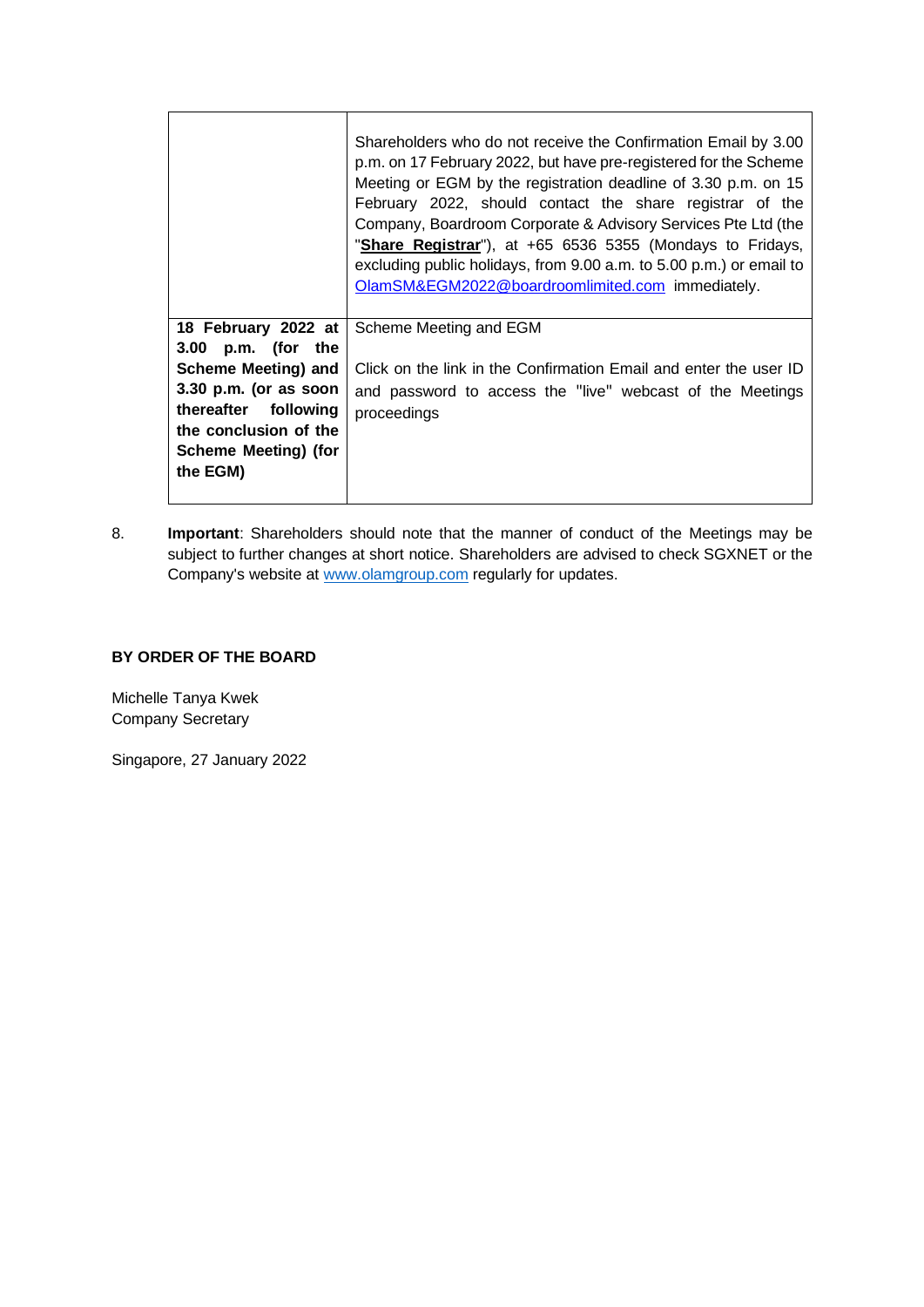### **APPENDIX**

### **Steps for pre-registration, submission of questions and voting at the Meetings:**

Shareholders will be able to observe and/or listen to the Meetings proceedings through a "live" webcast by pre-registering. Shareholders can submit questions in advance of the Meetings up to **9 February 2022 at 3.30 pm**, and vote at the Meetings by appointing the Chairman of the Meetings ("**Chairman**") as proxy to vote on their behalf at the Meetings.

To do so, they will need to complete the steps below.

| No. | <b>Steps</b>                             | <b>Details</b>                                                                                                                                                                                                                                                                                                                                                                                                                                                                                                                                                                                                                                                                   |
|-----|------------------------------------------|----------------------------------------------------------------------------------------------------------------------------------------------------------------------------------------------------------------------------------------------------------------------------------------------------------------------------------------------------------------------------------------------------------------------------------------------------------------------------------------------------------------------------------------------------------------------------------------------------------------------------------------------------------------------------------|
| 1.  | <b>Online Pre-</b><br>registration       | Shareholders who wish to follow the proceedings of the Meetings<br>"live"<br>webcast<br>must<br>through<br>the<br>pre-register<br>online<br>at<br>http://smartagm.sg/OlamEGMScheme<br>(the<br>"Pre-registration<br>Page") from now until 15 February 2022 at 3.30 p.m. (being 72<br>hours before the time appointed for the holding of the EGM) to<br>enable the Company to verify their status as Shareholders.<br>Following successful verification, the Confirmation Email containing<br>instructions on how to join the "live" webcast of the Meetings<br>proceedings, including user ID and password details, will be sent to<br>authenticated persons before the Meetings. |
|     |                                          | Shareholders who do not receive the Confirmation Email by 17<br>February 2022 at 3.30 p.m., but have pre-registered for the<br>Scheme Meeting or the EGM by the registration deadline of 15<br>February 2022 at 3.30 p.m. should contact the Share Registrar,<br>Boardroom Corporate & Advisory Services Pte Ltd, at +65 6536<br>5355 (Mondays to Fridays, excluding Public Holidays, from 9.00<br>5.00<br>p.m.)<br>email<br>to<br>or<br>a.m.<br>to<br>OlamSM&EGM2022@boardroomlimited.com immediately.                                                                                                                                                                          |
| 2.  | <b>Submission of</b><br><b>Questions</b> | Submission of Questions in Advance: All Shareholders can<br>submit questions relating to the business of the Meetings up till 9<br>February 2022 at 3.30 p.m. in the following manner:                                                                                                                                                                                                                                                                                                                                                                                                                                                                                           |
|     |                                          | via post to the Share Registrar's office at 1 Harbourfront<br>(a)<br>Avenue #14-07 Keppel Bay Tower Singapore 098632 (with<br>effect from 31 January 2022); or                                                                                                                                                                                                                                                                                                                                                                                                                                                                                                                   |
|     |                                          | (b)<br>via electronic mail to OlamScheme@olamagri.com.                                                                                                                                                                                                                                                                                                                                                                                                                                                                                                                                                                                                                           |
|     |                                          | When sending in questions, the following details should be provided<br>for verification purposes: the Shareholder's full name, address,<br>telephone number and email address, and the manner in which such<br>Shareholder holds Shares (e.g. if Shares are held by such<br>Shareholder directly, such Shareholder's CDP account number<br>should be provided; otherwise, the Relevant Intermediary through<br>which such Shareholder holds Shares and whether the Shares are<br>held through CPF or SRS should be stated).                                                                                                                                                      |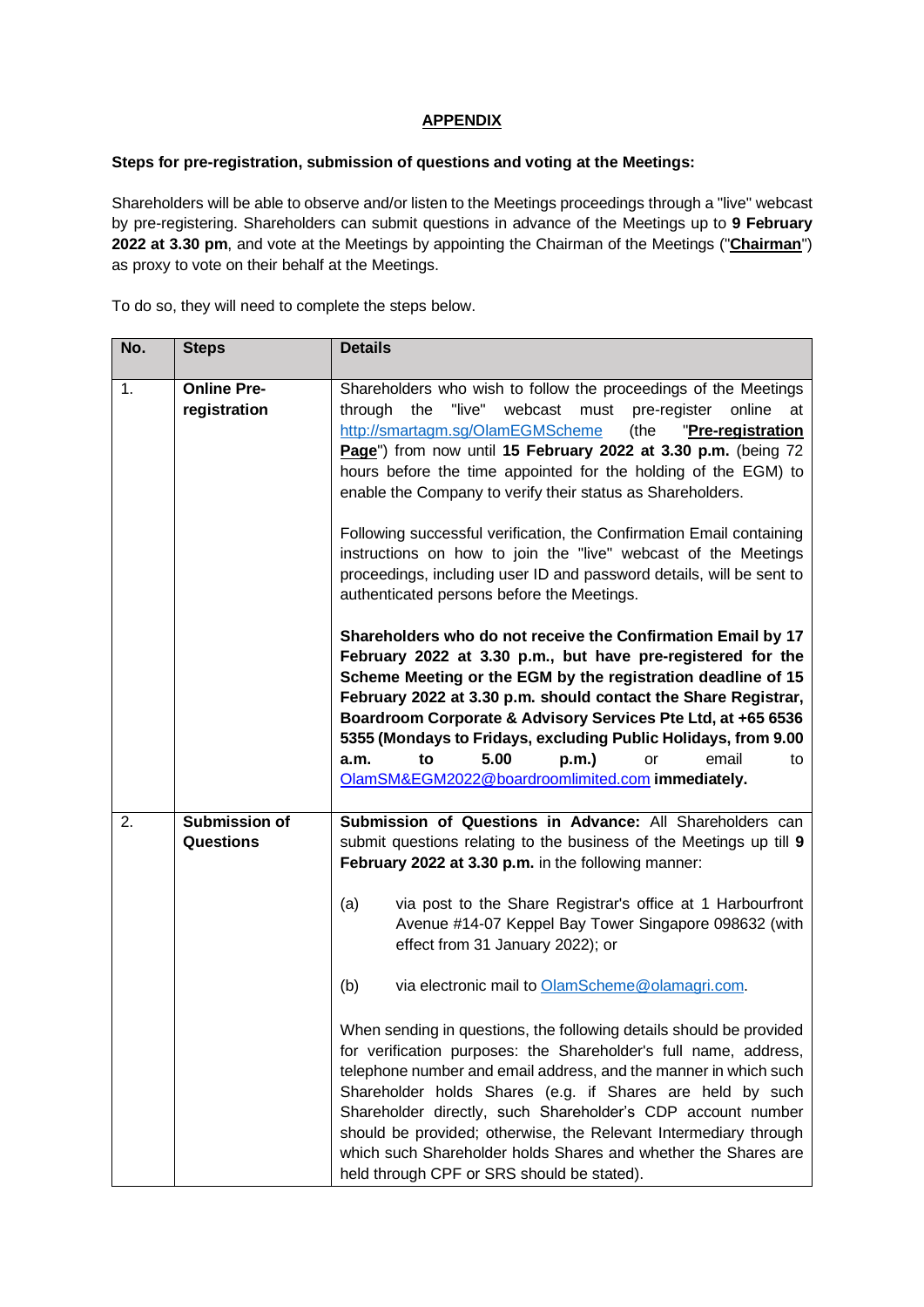|    |                                                       | Shareholders are strongly encouraged to submit questions<br>electronically by email.                                                                                                                                                                                                                                                                                                                                                              |
|----|-------------------------------------------------------|---------------------------------------------------------------------------------------------------------------------------------------------------------------------------------------------------------------------------------------------------------------------------------------------------------------------------------------------------------------------------------------------------------------------------------------------------|
|    |                                                       | <b>Submission of Questions live at the EGM:</b> Shareholders who<br>participate in the webcast of the Scheme Meeting or the EGM will<br>also be able to ask questions "live" via a "chatbox" which would be<br>made available to the Shareholders to type in their questions during<br>the webcast.                                                                                                                                               |
|    |                                                       | Addressing Questions: The Company will endeavour to address<br>all substantial and relevant questions relating to the business of the<br>Meetings by 12 February 2022 at 3.00 p.m. (via an announcement<br>on SGXNET and the Company's website at www.olamgroup.com).<br>Where substantially similar questions are received, the Company<br>may consolidate such questions, and consequently, not all questions<br>may be individually addressed. |
| 3. | Submission of<br><b>Proxy Forms to</b><br><b>Vote</b> | Appointment of Chairman as proxy: Shareholders will not be able<br>to vote online at the Meetings, and will only be able to vote at the<br>Meetings by appointing the Chairman of the Meetings as proxy to<br>vote on behalf of him/her/it at the Meetings in respect of all the<br>Shares held by him/her/it.                                                                                                                                    |
|    |                                                       | Specific voting instructions to be given: Where a Shareholder<br>appoints the Chairman of the Meetings as his/her/its proxy, he/she/it<br>must specifically direct the proxy on how he/she is to vote for, vote<br>against, or to abstain from voting, on the resolutions. If no specific<br>direction as to voting is given, the Chairman of the Meetings will vote<br>or abstain from voting at his/her discretion.                             |
|    |                                                       | Submission of Proxy Forms: The Proxy Forms must be deposited<br>with the Company in the following manner:                                                                                                                                                                                                                                                                                                                                         |
|    |                                                       | (a)<br>via post to the Share Registrar's office at 1 Harbourfront<br>Avenue #14-07 Keppel Bay Tower Singapore 098632 (with<br>effect from 31 January 2022); or                                                                                                                                                                                                                                                                                    |
|    |                                                       | electronic<br>(b)<br>via<br>mail<br>to<br>OlamSM&EGM2022@boardroomlimited.com enclosing a<br>clear scanned completed and signed relevant Proxy Form,                                                                                                                                                                                                                                                                                              |
|    |                                                       | by 15 February 2022 at 3.00 p.m. (for the Scheme Meeting) or by<br>15 February 2022 at 3.30 p.m. (for the EGM) (being 72 hours<br>before the time appointed for the holding of the Scheme Meeting and<br>EGM respectively).                                                                                                                                                                                                                       |
|    |                                                       | A Shareholder who wishes to submit a Proxy Form must first<br>complete and sign the Proxy Form, before submitting it by post to<br>the address provided above, or before scanning and sending it by<br>email to the email address provided above. Please see the Notes to<br>the Proxy Forms for more information.                                                                                                                                |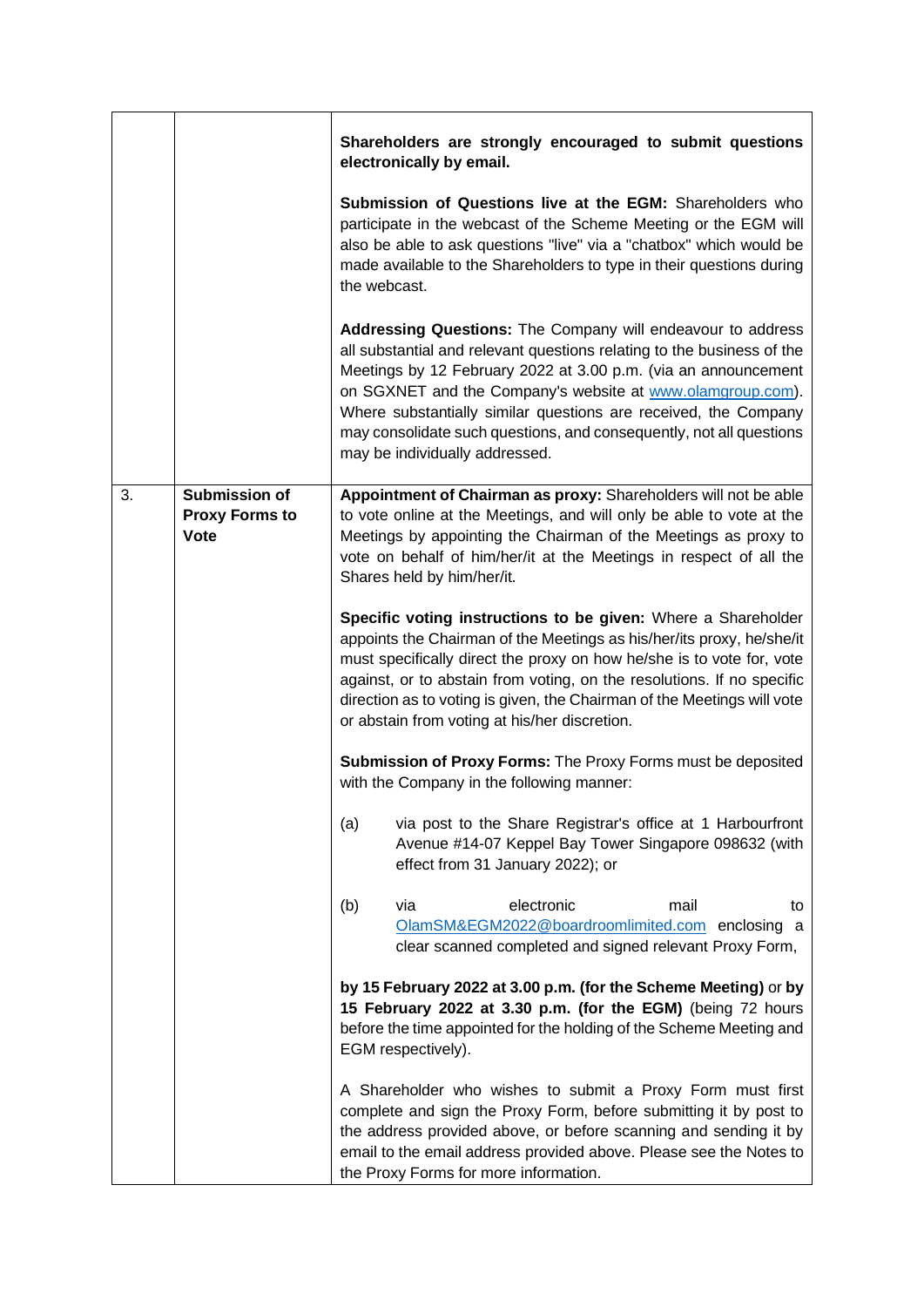| Shareholders are strongly encouraged to submit completed<br>Proxy Forms electronically by email.                                                                                                                                                                                                                                                                                                                                                                                                                                                                                                                                                                                |
|---------------------------------------------------------------------------------------------------------------------------------------------------------------------------------------------------------------------------------------------------------------------------------------------------------------------------------------------------------------------------------------------------------------------------------------------------------------------------------------------------------------------------------------------------------------------------------------------------------------------------------------------------------------------------------|
| The Proxy Forms are not valid for use by Investors and shall be<br>ineffective for all intents and purposes if used or purported to be used<br>by them. CPF and SRS investors who wish to vote at the Meetings<br>should approach their respective CPF agent banks/SRS operators<br>as soon as possible and in any case, by 8 February 2022 at 5.00<br>p.m. to submit their voting instructions. An Investor (other than a<br>CPF/SRS investor) who wishes to vote at the Meetings should<br>approach his/her/its Relevant Intermediary as soon as possible<br>within the timeline required by his/her/its Relevant Intermediary to<br>specify his/her/its voting instructions. |